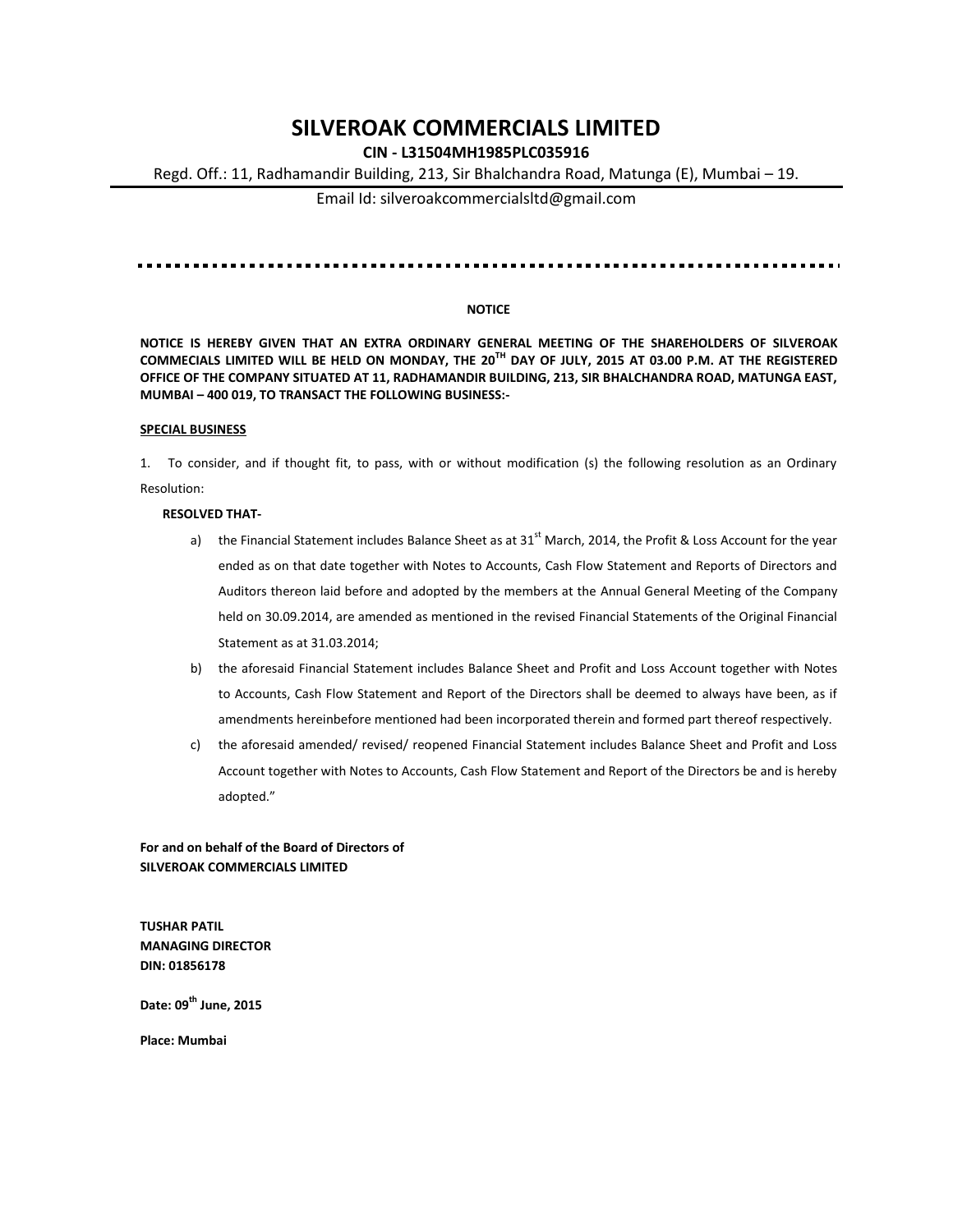### **NOTES:**

- 1. The Statement pursuant to Section 102 (1) of the Companies Act, 2013 with respect to the special business set out in the Notice is annexed.
- 2. A MEMBER ENTITLED TO ATTEND AND VOTE AT THE GM IS ENTITLED TO APPOINT A PROXY TO ATTEND AND VOTE IN THE MEETING INSTEAD OF HIMSELF / HERSELF, AND THE PROXY NEED NOT BE A MEMBER OF THE COMPANY. A person can act as a proxy on behalf of not exceeding fifty (50) members and holding in aggregate not more than ten (10) percent of the total share capital of the Company.
- 3. Corporate members intending to send their authorized representatives to attend the meeting are requested to send a certified copy of the Board resolution to the Company, authorizing their representative to attend and vote on their behalf at the meeting.
- 4. The instrument appointing the proxy, duly completed, must be deposited at the Company's registered office not less than 48 hours before the commencement of the meeting. A proxy form for the EoGM is enclosed.
- 5. During the period beginning 24 hours before the time fixed for the commencement of the meeting and ending with the conclusion of the meeting, a member would be entitled to inspect the proxies lodged at any time during the business hours of the Company, provided that not less than three days of notice in writing is given to the Company.
- 6. Members / proxies / authorized representatives should bring the duly filled Attendance Slip enclosed herewith to attend the meeting.
- 7. The Register of Directors and Key Managerial Personnel and their shareholding, maintained under Section 170 of the Companies Act, 2013, will be available for inspection by the members at the EoGM.
- 8. The Register of Contracts or Arrangements in which the directors are interested, maintained under Section 189 of the Companies Act, 2013, will be available for inspection by the members at the EoGM.
- 9. Members are requested to address all correspondence, to the Registrar and Share Transfer Agents, Universal Capital Securities Pvt. Ltd., at 21, Shakil Niwas, Opp. Satya Saibaba Temple, Mahakali Caves Road, Andheri (East), Mumbai - 400093.
- 10. With a view to using natural resources responsibly, we request shareholders to update their email address, with their Depository Participants to enable the Company to send communications electronically.
- 11. The revised/ reopened Annual Report 2013-14 is being sent through electronic mode only to the members whose email addresses are registered with the Company / Depository Participant(s), unless any member has requested for a physical copy of the report. For members who have not registered their email addresses, physical copies of the revised/ reopened Annual Report 2013-14 are being sent by the permitted mode.
- 12. In compliance with Section 108 of the Companies Act, 2013, Rule 20 of the Companies (Management and Administration) Rules, 2014, substituted by Companies (Management and Administration) Amendment, Rules 2015, and Clause 35B of the Listing Agreement, the Company has provided a facility to the members to exercise their votes electronically through the electronic voting service facility arranged by Central Depository Services (India) Limited The facility for voting, through ballot paper, will also be made available at the GM and the members attending the EoGM who have not already cast their votes by remote e-voting shall be able to exercise their right at the EoGM through ballot paper. Members who have cast their votes by remote e-voting prior to the EoGM may attend the GM but shall not be entitled to cast their votes again. The instructions for e-voting are annexed to the Notice.
- 13. The Notice of the EoGM and instructions for e-voting, along with the Attendance slip and Proxy form, is being sent by electronic mode to all members whose email addresses are registered with the Company / Depository Participant(s), unless a member has requested for a hard copy of the same. For members who have not registered their email addresses, physical copies of the documents are being sent by the permitted mode.
- 14. Members may also note that the Notice of the EoGM and the revised/ reopened Annual Report 2013-14 will be available on the Company's website, www.silveroak.co.in. The physical copies of the documents will also be available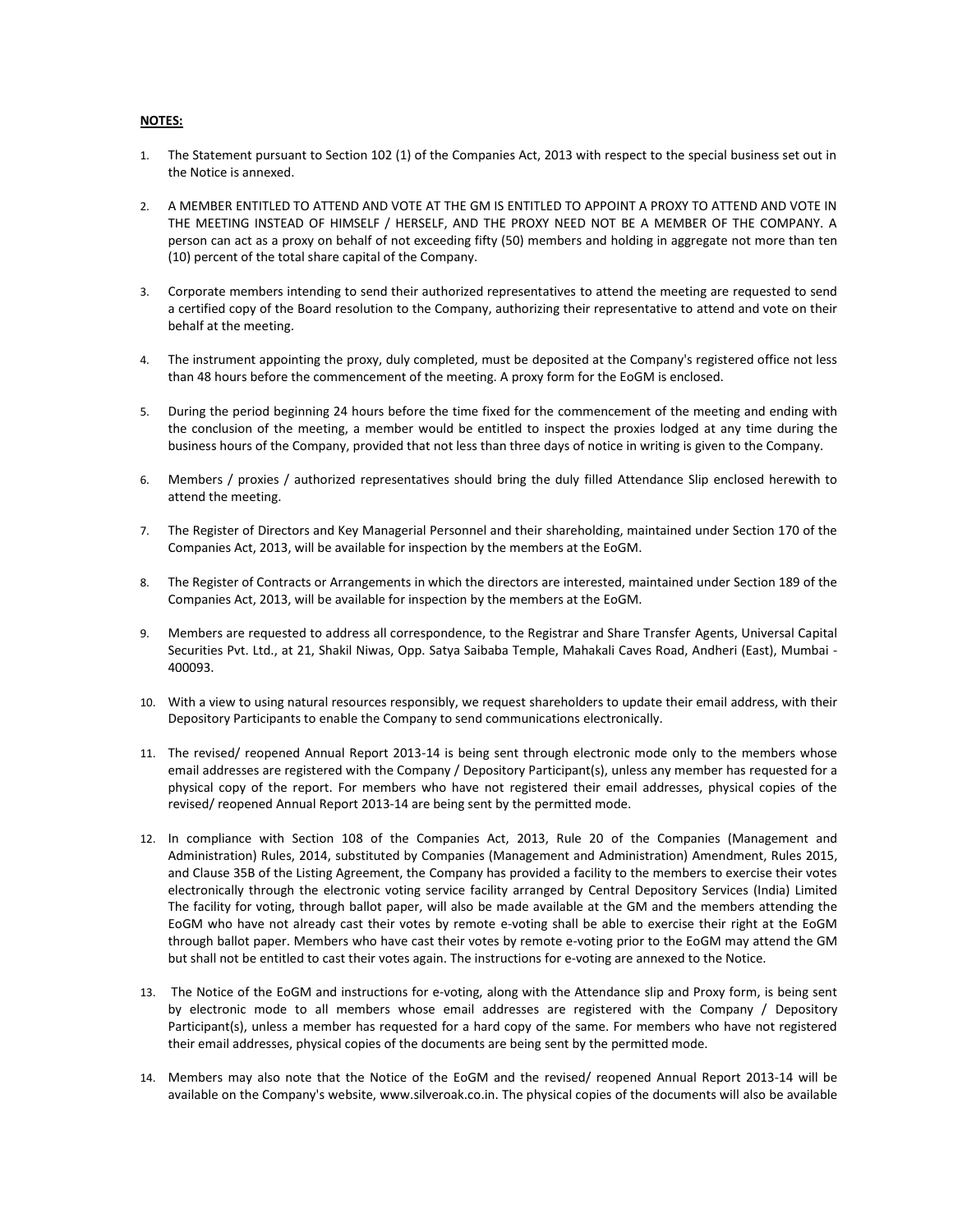at the Company's registered office for inspection during normal business hours on working days. Members who require communication in physical form in addition to e-communication, or have any other queries, may write to us at: silveroakcommercialsltd@gmail.com

- 15. The Securities and Exchange Board of India (SEBI) has mandated the submission of the Permanent Account Number (PAN) by every participant in the securities market. Members holding shares in electronic form are, therefore, requested to submit their PAN to their Depository Participant(s). Members holding shares in physical form are required to submit their PAN details to the Company.
- 16. All documents referred to in the Notice will be available for inspection at the Company's registered office during normal business hours on working days up to the date of the EoGM.
- 17. Attendance registration :

a. Shareholders are requested to tender their attendance slips at the registration counters at the venue of the EoGM and seek registration before entering the meeting hall.

b. Alternatively, to facilitate smooth registration / entry, the Company has also provided a web check-in facility, which would help the shareholder to enter the EoGM hall directly without going through the registration formalities at the registration counters.

c. The online registration facility will be available from July 16, 2015 at 9:00 a.m. IST to July 18, 2015, until 5:00 p.m. IST. The procedure of web check-in is as follows:

a. Log in to http://evotingindia.com and click on the online registration link

b. Select the company name

c. Pass through the security credentials viz., DP ID / Client ID entry, PAN No., and 'CAPTCHA' as directed by the system and click on the submit button

d. The system will validate the credentials. Click on the 'Generate my attendance slip' button that appears on the screen.

e. The attendance slip in PDF format will appear on the screen. Select the 'PRINT' option for direct printing or download and save for printing.

18. The shareholder needs to furnish the printed 'attendance slip' along with a valid identity proof such as the PAN card, passport, AADHAR card or driving license, to enter the EoGM hall.

#### **EXPLANATORY STATEMENT**

**Pursuant to provisions of Section 102 of Companies Act, 2013, in respect of the Special Business at Item No 1 above**

As per the report submitted by Audit Committee on the Financial statements for the Financial year ended as on 31 $^{\rm st}$  March 2014, an error of an amount of Rs. 3.30 Crore which was inadvertently recognized as "doubtful in the Books of account by the management, was in-fact have to considered as good and recoverable", which was come to know at a later stage in respect of Financial statement for FY 2013-14 which was adopted in the last Annual General Meeting.

It is informed that at the time of finalization of accounts for the FY 2013-14 considering the amount Rs. 3.30 Crore as doubtful, and the management had inadvertently write off the same in the Books of accounts and finalised the accounts on that basis writing off the amount in the books of account. Now in the year 2014-15 as the amount of Rs. 3.30 Crore which in-fact needs to be considered as good and recoverable. It is further informed that due such error in the books of accounts, directly or indirectly this affect the taxation of the Company which amounts to technical error caused inadvertently and so to avoid further implications, the financial statement of the FY 2013-14 has been revised and reopened to reflect true and fair views for the FY 2013-14 and further for the FY 2014-15.

Therefore, your management has approved the reopened/ revised Financial Statement for the FY 2013-14 and so, the aforesaid Resolution is being put to your consideration for your approval to adopt the revised/ reopened Financial Statement for the FY 2013-14.

None of the Directors are interested in the proposed resolution.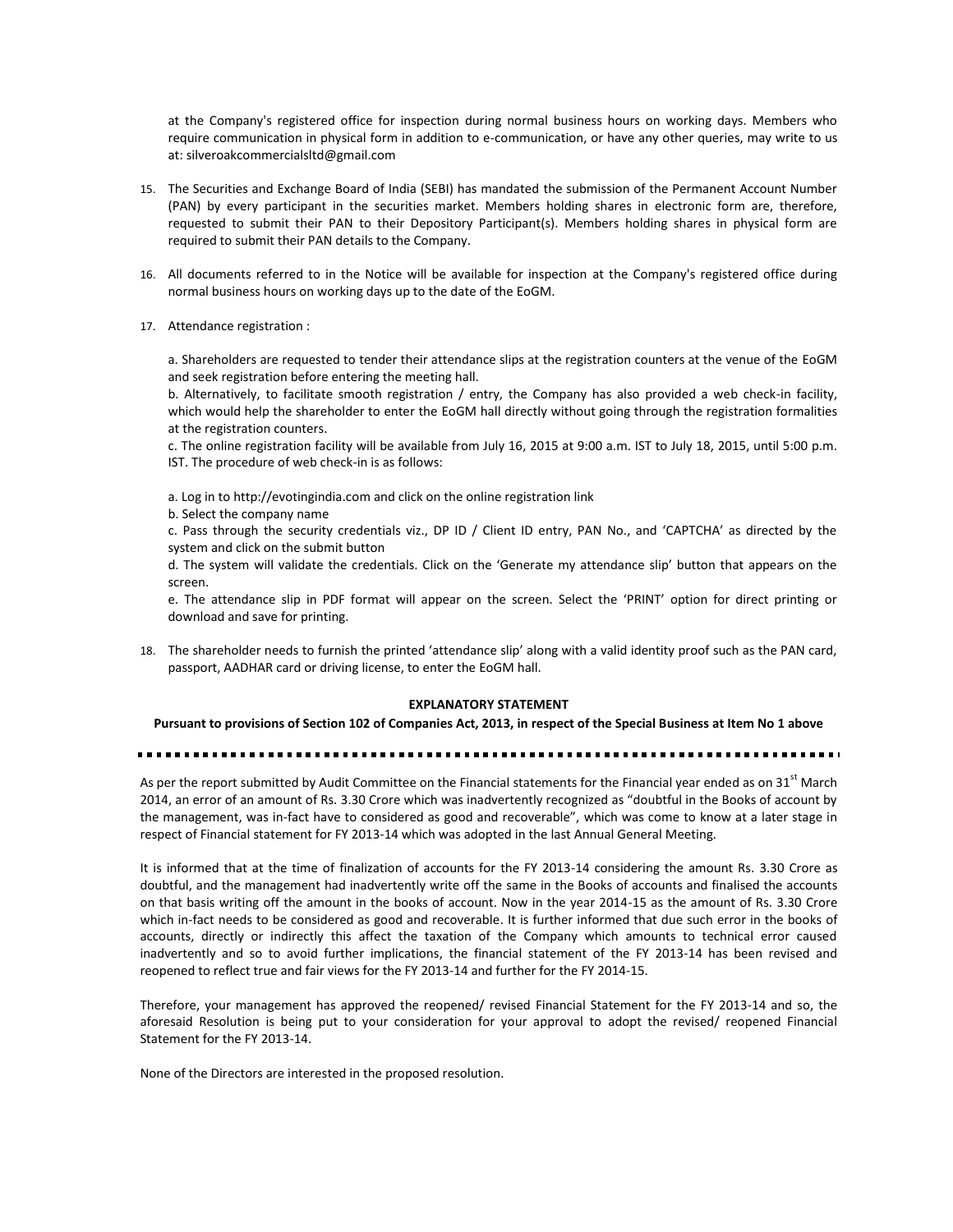## **PROXY FORM (MGT-11)**

[Pursuant to Section 105(6) of the Companies Act, 2013 and Rule 19(3) of the Companies (Management and Administration) Rules, 2014]

The Board of Directors,

# **SILVEROAK COMMERCIALS LIMITED,**

CIN: L31504MH1985PLC035916

| Name of the Shareholder      |  |
|------------------------------|--|
| <b>Registered Address</b>    |  |
| Email ID                     |  |
| Regd. Folio/DPID & Client ID |  |

I/We being the member(s) of **SILVEROAK COMMECIALS LIMITED**, holding shares of the above named company, hereby appoint

| E-mail ID: | Signature: | or failing him/her |
|------------|------------|--------------------|

as my / our proxy to attend and vote (on a poll) for me/us and on my/our behalf at Extra Ordinary General Meeting of the Company held on MONDAY, 20<sup>th</sup> Day of JULY, 2015 at 03:00 pm at 11, Radhamandir Building, 213, Sir Bhalchandra Road, Matunga East, Mumbai – 400 019 and at any adjournment thereof in respect of such resolutions as are indicated below:

| <b>Special Business</b> |                                                                                                            |
|-------------------------|------------------------------------------------------------------------------------------------------------|
| Item No.                | Resolution                                                                                                 |
| 1.                      | To receive, consider and adopt the revised/ reopened Financial Statement includes Balance                  |
|                         | Sheet as at 31 <sup>st</sup> March, 2014, the Profit & Loss Account as on that date together with Notes to |
|                         | Accounts, Cash Flow Statement and Reports of Directors and Auditors thereon.                               |

Signed this \_\_\_\_ day of \_\_\_\_\_\_\_, 2015.

Signature of Share Holders \_\_\_\_\_\_\_\_\_\_\_\_\_\_\_\_\_\_\_\_\_\_\_\_\_

Signature of Proxy holder(s) \_\_\_\_\_\_\_\_\_\_\_\_\_\_\_\_\_\_\_\_\_\_\_\_\_

Note: This form of proxy in order to be effective should be duly completed and deposited at the Registered Office of the Company, not less than 48 hours before the commencement of the Meeting.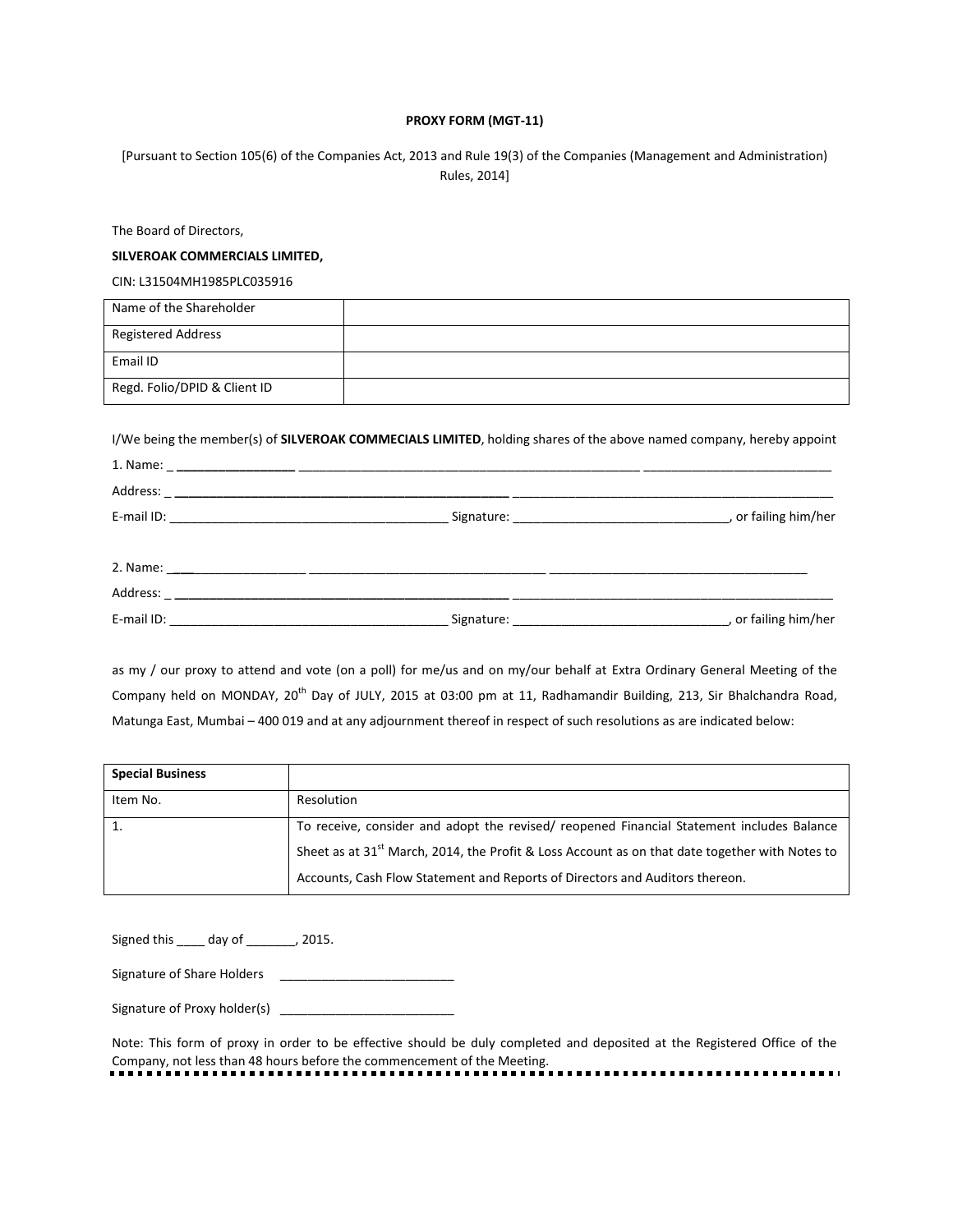The Board of Directors,

## **SILVEROAK COMMERCIALS LIMITED,**

CIN: L31504MH1985PLC035916

| Regd. Folio/DPID & Client ID        |  |
|-------------------------------------|--|
| Name and Address of the Shareholder |  |
| Joint holder(s)                     |  |
| No. of shares held                  |  |

- 1. We/ I hereby record our/my presence at the Extra Ordinary General Meeting of the Company held on MONDAY, 20<sup>th</sup> Day of July, 2015 at 03:00 pm at 11, Radhamandir Building, 213, Sir Bhalchandra Road, Matunga East, Mumbai – 400 019.
- 2. Signature of the Shareholder / Proxy Present
- 3. I Certify that I am a Member/ Proxy/ Authorised Representative for the member of the Company.
- 4. Shareholder / Proxy holder wishing to attend the meeting must bring the Attendance Slip, duly signed, to the meeting and hand it over at the entrance.
- 5. Shareholder / Proxy holder desiring to attend the meeting may bring his / her copy of the revised/ reopened Annual Report for reference at the meeting.

Note: Please fill up this attendance slip and hand over at the entrance of the meeting hall.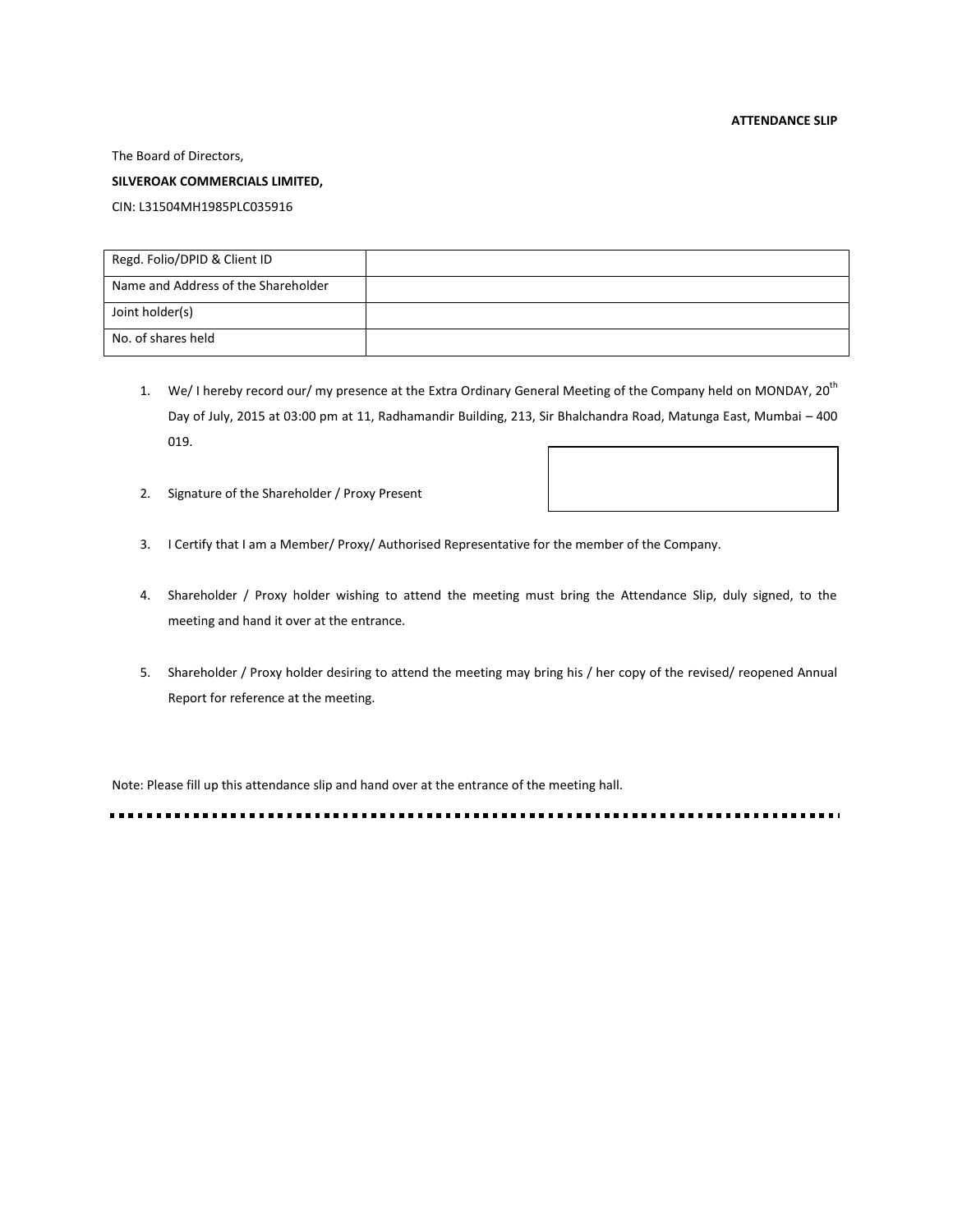Dear member,

#### **Subject: Instructions for e-voting**

Pursuant to the provisions of Section 108 of the Companies Act, 2013, Rule 20 of the Companies (Management and Administration) Rules, 2014, substituted by Companies (Management and Administration) Amendment, 2015, and Clause 35B of the Listing Agreement, the Company is pleased to provide e-voting facility to the members to cast their votes electronically on all resolutions set forth in the Notice convening the Extra Ordinary General Meeting to be held on Monday, July 20, 2015, at 3:00 p.m. IST. The Company has engaged the services of the Central Depository Services Limited (CDSL) to provide the e-voting facility. The Notice is displayed on the Company's website, www.silveroak.co.in.

The e-voting facility is available at the link, https:// [www.evotingindia.com.](http://www.evotingindia.com/)

The e-voting facility will be available during the following voting period:

| Commencement of e-voting     | l of e-voting<br>End            |
|------------------------------|---------------------------------|
| July 16, 2015 at 9.00 am IST | 18, 2015 at 5.00 pm IST<br>Julv |

Please read the instructions printed below before exercising your vote:

These details and instructions form an integral part of the Notice for the Extra Ordinary General Meeting to be held on July 20, 2015.

#### **The instructions for shareholders voting electronically are as under:**

- (i) The voting period begins on  $16^{th}$  July, 2015 at 9.00 am IST and ends on  $18^{th}$  July, 2015 at 5.00 pm IST. During this period shareholders' of the Company, holding shares either in physical form or in dematerialized form, as on the cutoff date (record date) of 13<sup>th</sup> July, 2015 may cast their vote electronically. The e-voting module shall be disabled by CDSL for voting thereafter.
- (ii) Shareholders who have already voted prior to the meeting date would not be entitled to vote at the meeting venue.
- (iii) The shareholders should log on to the e-voting websit[e www.evotingindia.com.](http://www.evotingindia.com/)
- (iv) Click on Shareholders.
- (v) Now Enter your User ID
	- a. For CDSL: 16 digits beneficiary ID,
	- b. For NSDL: 8 Character DP ID followed by 8 Digits Client ID,
	- c. Members holding shares in Physical Form should enter Folio Number registered with the Company.
- (vi) Next enter the Image Verification as displayed and Click on Login.
- (vii) If you are holding shares in demat form and had logged on t[o www.evotingindia.com](http://www.evotingindia.com/) and voted on an earlier voting of any company, then your existing password is to be used.

| (viii) | If you are a first time user follow the steps given below: |  |  |  |
|--------|------------------------------------------------------------|--|--|--|
|--------|------------------------------------------------------------|--|--|--|

| $1$ V III J<br>If you are a first time user follow the steps given below. |                                                                                                                                                                                                                                                                                                                                                                                                                                                                                                                                                                                      |  |  |
|---------------------------------------------------------------------------|--------------------------------------------------------------------------------------------------------------------------------------------------------------------------------------------------------------------------------------------------------------------------------------------------------------------------------------------------------------------------------------------------------------------------------------------------------------------------------------------------------------------------------------------------------------------------------------|--|--|
|                                                                           | For Members holding shares in Demat Form and Physical Form                                                                                                                                                                                                                                                                                                                                                                                                                                                                                                                           |  |  |
| <b>PAN</b>                                                                | Enter your 10 digit alpha-numeric *PAN issued by Income Tax Department (Applicable for both demat<br>shareholders as well as physical shareholders)                                                                                                                                                                                                                                                                                                                                                                                                                                  |  |  |
|                                                                           | Members who have not updated their PAN with the Company/Depository Participant are requested<br>$\bullet$<br>to use the first two letters of their name and the 8 digits of the sequence number which is<br>mentioned in address label as sr no affixed on EGM notice, in the PAN field.<br>In case the sequence number is less than 8 digits enter the applicable number of 0's before the<br>$\bullet$<br>number after the first two characters of the name in CAPITAL letters. Eg. If your name is Ramesh<br>Kumar with sequence number 1 then enter RA00000001 in the PAN field. |  |  |
| Dividend Bank                                                             | Enter the Dividend Bank Details or Date of Birth (in dd/mm/yyyy format) as recorded in your demat account                                                                                                                                                                                                                                                                                                                                                                                                                                                                            |  |  |
| <b>Details</b>                                                            | or in the company records in order to login.                                                                                                                                                                                                                                                                                                                                                                                                                                                                                                                                         |  |  |
| <b>OR</b><br>Date<br>ot                                                   | If both the details are not recorded with the depository or company please enter the member id /                                                                                                                                                                                                                                                                                                                                                                                                                                                                                     |  |  |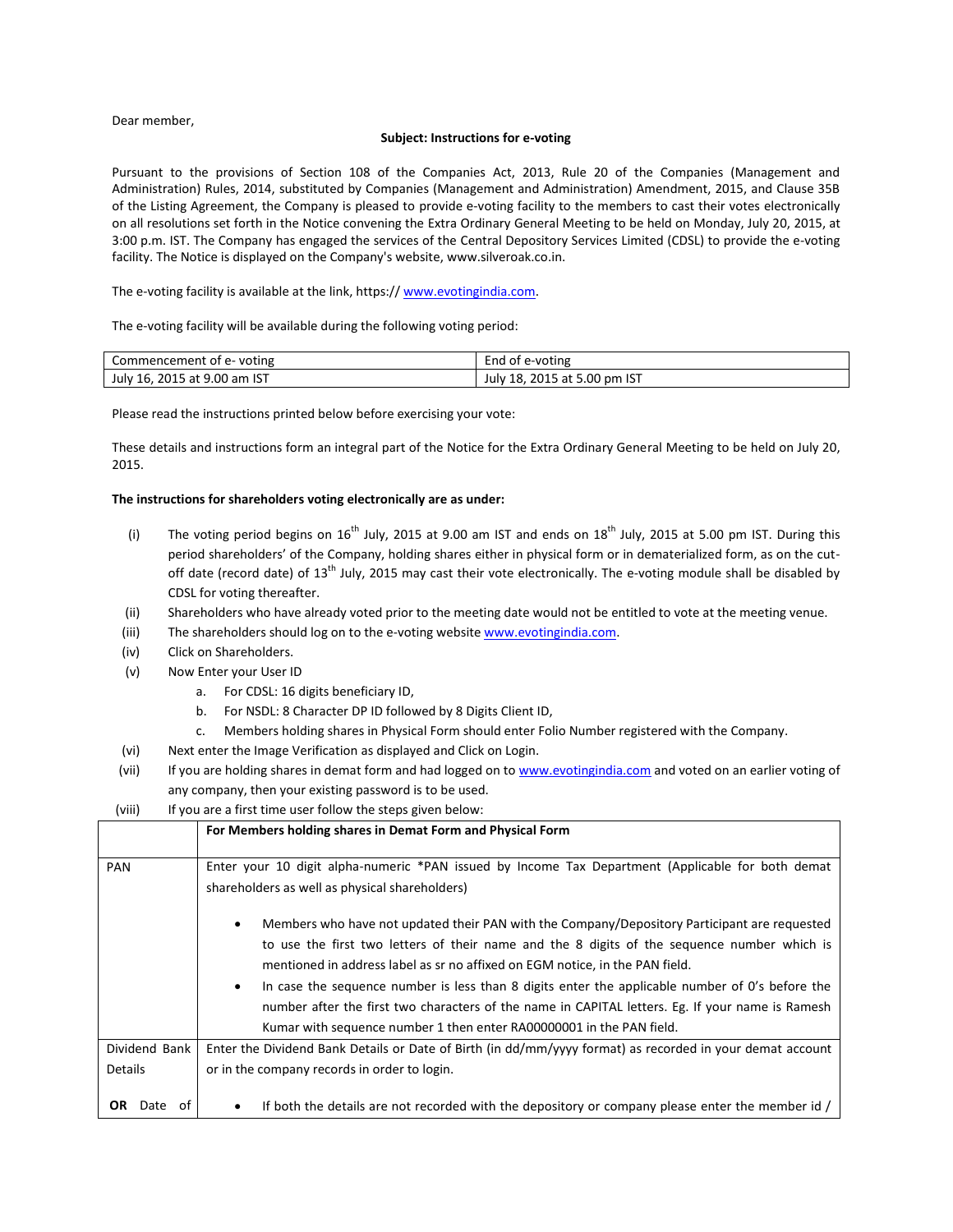| Birth (DOB)          |          | folio number in the Dividend Bank details field as mentioned in instruction (v).                                                                                                                                                                                                                                                                                                                                                                                                                                                                                                                                                                                  |
|----------------------|----------|-------------------------------------------------------------------------------------------------------------------------------------------------------------------------------------------------------------------------------------------------------------------------------------------------------------------------------------------------------------------------------------------------------------------------------------------------------------------------------------------------------------------------------------------------------------------------------------------------------------------------------------------------------------------|
| (ix)                 |          | After entering these details appropriately, click on "SUBMIT" tab.                                                                                                                                                                                                                                                                                                                                                                                                                                                                                                                                                                                                |
| (x)                  |          | Members holding shares in physical form will then directly reach the Company selection screen. However, members<br>holding shares in demat form will now reach 'Password Creation' menu wherein they are required to mandatorily<br>enter their login password in the new password field. Kindly note that this password is to be also used by the demat<br>holders for voting for resolutions of any other company on which they are eligible to vote, provided that company<br>opts for e-voting through CDSL platform. It is strongly recommended not to share your password with any other<br>person and take utmost care to keep your password confidential. |
| (xi)                 |          | For Members holding shares in physical form, the details can be used only for e-voting on the resolutions contained in<br>this Notice.                                                                                                                                                                                                                                                                                                                                                                                                                                                                                                                            |
| (xii)                |          | Click on the EVSN for the relevant <company name=""> on which you choose to vote.</company>                                                                                                                                                                                                                                                                                                                                                                                                                                                                                                                                                                       |
| (xiii)               |          | On the voting page, you will see "RESOLUTION DESCRIPTION" and against the same the option "YES/NO" for voting.<br>Select the option YES or NO as desired. The option YES implies that you assent to the Resolution and option NO<br>implies that you dissent to the Resolution.                                                                                                                                                                                                                                                                                                                                                                                   |
| (xiv)                |          | Click on the "RESOLUTIONS FILE LINK" if you wish to view the entire Resolution details.                                                                                                                                                                                                                                                                                                                                                                                                                                                                                                                                                                           |
| (xv)                 | vote.    | After selecting the resolution you have decided to vote on, click on "SUBMIT". A confirmation box will be displayed. If<br>you wish to confirm your vote, click on "OK", else to change your vote, click on "CANCEL" and accordingly modify your                                                                                                                                                                                                                                                                                                                                                                                                                  |
| (xvi)                |          | Once you "CONFIRM" your vote on the resolution, you will not be allowed to modify your vote.                                                                                                                                                                                                                                                                                                                                                                                                                                                                                                                                                                      |
| (xvii)               |          | You can also take a print of the votes cast by clicking on "Click here to print" option on the Voting page.                                                                                                                                                                                                                                                                                                                                                                                                                                                                                                                                                       |
| (xviii)              |          | If a demat account holder has forgotten the login password then Enter the User ID and the image verification code<br>and click on Forgot Password & enter the details as prompted by the system.                                                                                                                                                                                                                                                                                                                                                                                                                                                                  |
| (xix)                |          | Note for Non - Individual Shareholders and Custodians                                                                                                                                                                                                                                                                                                                                                                                                                                                                                                                                                                                                             |
| $\bullet$            |          | Non-Individual shareholders (i.e. other than Individuals, HUF, NRI etc.) and Custodian are required to log on to<br>www.evotingindia.com and register themselves as Corporates.                                                                                                                                                                                                                                                                                                                                                                                                                                                                                   |
| ٠                    |          | A scanned copy of the Registration Form bearing the stamp and sign of the entity should be emailed to<br>helpdesk.evoting@cdslindia.com.                                                                                                                                                                                                                                                                                                                                                                                                                                                                                                                          |
| ٠                    |          | After receiving the login details a Compliance User should be created using the admin login and password. The<br>Compliance User would be able to link the account(s) for which they wish to vote on.                                                                                                                                                                                                                                                                                                                                                                                                                                                             |
| ٠                    |          | The list of accounts linked in the login should be mailed to helpdesk.evoting@cdslindia.com and on approval of the<br>accounts they would be able to cast their vote.                                                                                                                                                                                                                                                                                                                                                                                                                                                                                             |
| $\bullet$            |          | A scanned copy of the Board Resolution and Power of Attorney (POA) which they have issued in favour of the<br>Custodian, if any, should be uploaded in PDF format in the system for the scrutinizer to verify the same.                                                                                                                                                                                                                                                                                                                                                                                                                                           |
| (xx)                 | e-voting | In case you have any queries or issues regarding e-voting, you may refer the Frequently Asked Questions ("FAQs") and<br>manual available<br>under help section or write an email to<br>at www.evotingindia.com,<br>helpdesk.evoting@cdslindia.com.                                                                                                                                                                                                                                                                                                                                                                                                                |
| General instructions |          |                                                                                                                                                                                                                                                                                                                                                                                                                                                                                                                                                                                                                                                                   |
| i.                   |          | The e-voting period commences on July 16, 2015 (9:00 a.m. IST) and ends on July 18, 2015 (5:00 p.m. IST). During this<br>period, shareholders of the Company holding shares either in physical form or in dematerialized form, as on the cut-<br>off date, i.e., July 13, 2015, may cast their vote electronically.                                                                                                                                                                                                                                                                                                                                               |
| ii.                  |          | The e-voting module will be disabled by CDSL for voting thereafter. Once the vote on a resolution is cast by the<br>shareholder, the shareholder shall not be allowed to change it subsequently or cast the vote again.                                                                                                                                                                                                                                                                                                                                                                                                                                           |
| iii                  |          | Any nerson, who acquires shares of the Company and becomes a shareholder of the Company after dispatch of the                                                                                                                                                                                                                                                                                                                                                                                                                                                                                                                                                     |

- iii. Any person, who acquires shares of the Company and becomes a shareholder of the Company after dispatch of the Notice of EoGM and holds shares as of the cut-off date i.e. July 13, 2015, may obtain the login ID and password by sending a request at [helpdesk.evoting@cdslindia.com.](mailto:helpdesk.evoting@cdslindia.com)
- iv. Member may participate in the EoGM even after exercising his right to vote through remote e-voting, but shall not be allowed to vote again at the EoGM. Members cast votes by both mode of voting i.e. either through e-voting or by ballot, then voting done through e-voting shall prevail ballot shall be treated as invalid.